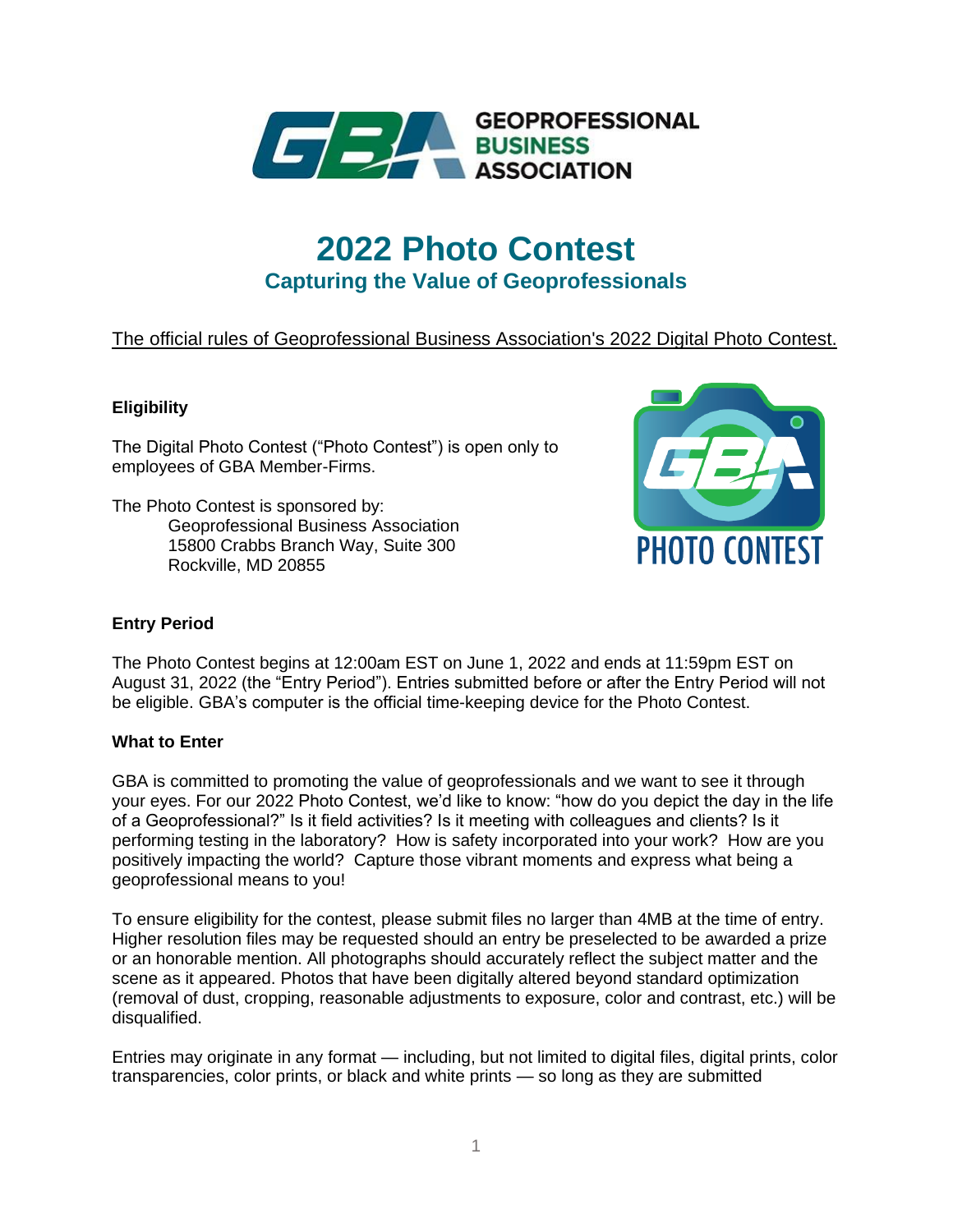electronically in a .JPEG .jpg, or.png form. Multiple exposures that have been combined to produce a single "High Dynamic Range" image are acceptable.

Entries should include metadata if possible. Caption information should include:

- Category for Which This Photo is Submitted
- Name of location (ex: Bedford Town Hall Construction Phase 2)
- City
- State/Province
- Country
- Detailed caption of subject matter

Previously published material for which non-exclusive rights were granted may be entered as long as you still maintain the right to grant us a license (see "Your Rights" below). You must be able to disclose when and where the photo appeared previously to Geoprofessional Business Association upon request.

If you choose to include people in your submission, you are responsible for obtaining the necessary releases from the individuals depicted and must be able to provide copies of those releases to Geoprofessional Business Association upon request.

The following submissions are ineligible:

- Photographs that include logos or branded material.
- Images that exhibit unsafe work practices.
- Photos that violate or infringe upon another person's rights, including but not limited to copyright.
- Photos that contain objectionable or inappropriate content.
- Images that involve damage to the environment by the photographer.
- Images taken more than three years prior to the beginning date of the Contest (June 1, 2022).

Geoprofessional Business Association shall determine entry eligibility in its sole and absolute discretion.

#### **How to Enter**

All images must be submitted though our photo submission e-mail address [\(info@geoprofessional.org\)](mailto:info@geoprofessional.org), with the title "GBA 2022 Photo Contest Submittal" and include in the e-mail all required fields, including name, email and other information about your photo submission.

You can select an image directly from your computer desktop, or submit images from Facebook, Twitter, and Instagram for consideration in the contest. Digital images that are sent via mail will not be accepted.

You may enter one photo for each category (Geotechnical, Environmental, Construction Testing and Inspection, Safe Working Practices, and Client Collaboration), but you may not use an agency or automated system to enter. GBA reserves the right to reject any additional entries or entries that do not comply with these Official Rules. By entering, you indicate your unconditional agreement to, and acceptance of, these Official Rules and GBA's decisions, which are final and binding. You cannot win a prize unless you comply with all requirements in these Official Rules.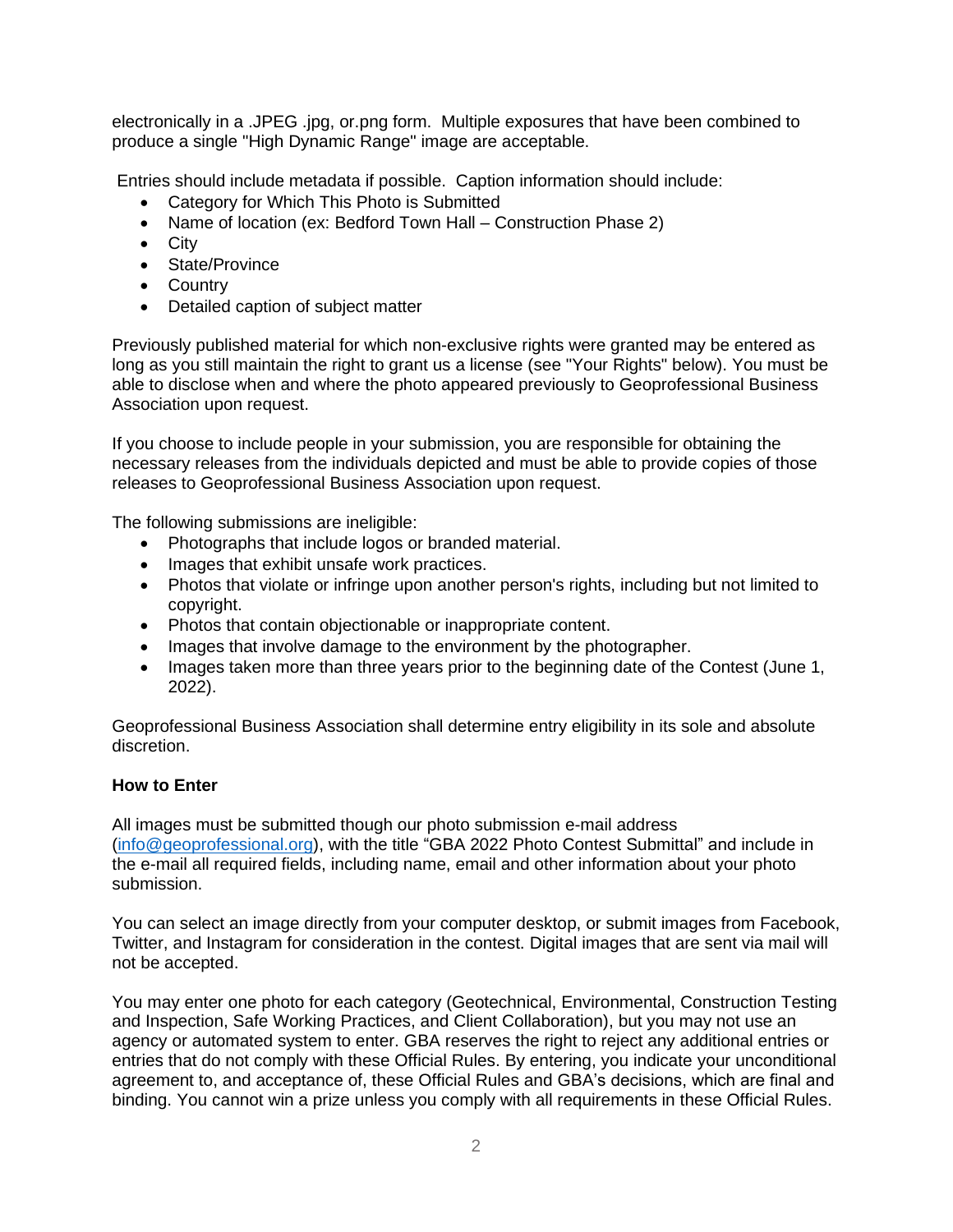Entrants may be asked to supplement their submission (such as with a paragraph about their photo or the highest resolution version of their photo) anytime on or after September 1, 2022.

# **Judging**

Photos will be judged on originality, technical excellence, composition, overall impact, artistic merit and subject matter relevance to highlight the geoprofessional practice. Judging will be conducted by a panel of GBA employees and a group of guest judges to be selected by GBA at its sole discretion (the "Panel"). The Panel will evaluate all valid entries and pick the following winners in the following categories:

1.**Overall** (3 winners. 1 first prize, 1 runner-up, 1 second runner-up): You've nailed it. Your images rise above the rest and encapsulate the geoprofessions a stunning way.

2.**Categories**: 1. Geotechnical Services (1 winner) 2. Environmental Services (1 winner); 3. Construction Materials Testing and Inspection (1 winner) 4. Safe Working Practices (1 winner) and 5. Client Collaboration (1 winner). Each category winner will clearly illustrate the specific area of interest as it pertains to the day in the life of a geoprofessional.

All winners and honorable mentions will be notified of their status within 14 days of September 1, 2022 and will appear on www.geoprofessional.org website. All winners will also be showcased at GBA's 2022 Fall Conference to be held in October 2022.

All judging decisions are final. Please do not contact us about the status of entries or judging.

GBA will notify the winner via the contact information provided at the time of entry.

#### **Potential Winner Requirements**

Must be employed by a GBA Member-Firm throughout the duration of the contest.

#### **Prizes**

GBA will award the following prizes.

One (1) Overall grand prize winner will receive:

- A \$100 Gift Card
- A photo mention in Geoprofessional Business Association's *NEWSlog*.
- Recognition at GBA's Fall 2022 Conference.
- Winners Plaque
- Mention on GBA's digital presences.

One (1) Overall runner-up winner will receive:

- A \$50 gift card
- A photo mention in Geoprofessional Business Association's *NEWSlog*.
- Runners Up Plaque
- Recognition at GBA's Fall 2022 Conference.
- Mention on GBA's digital presences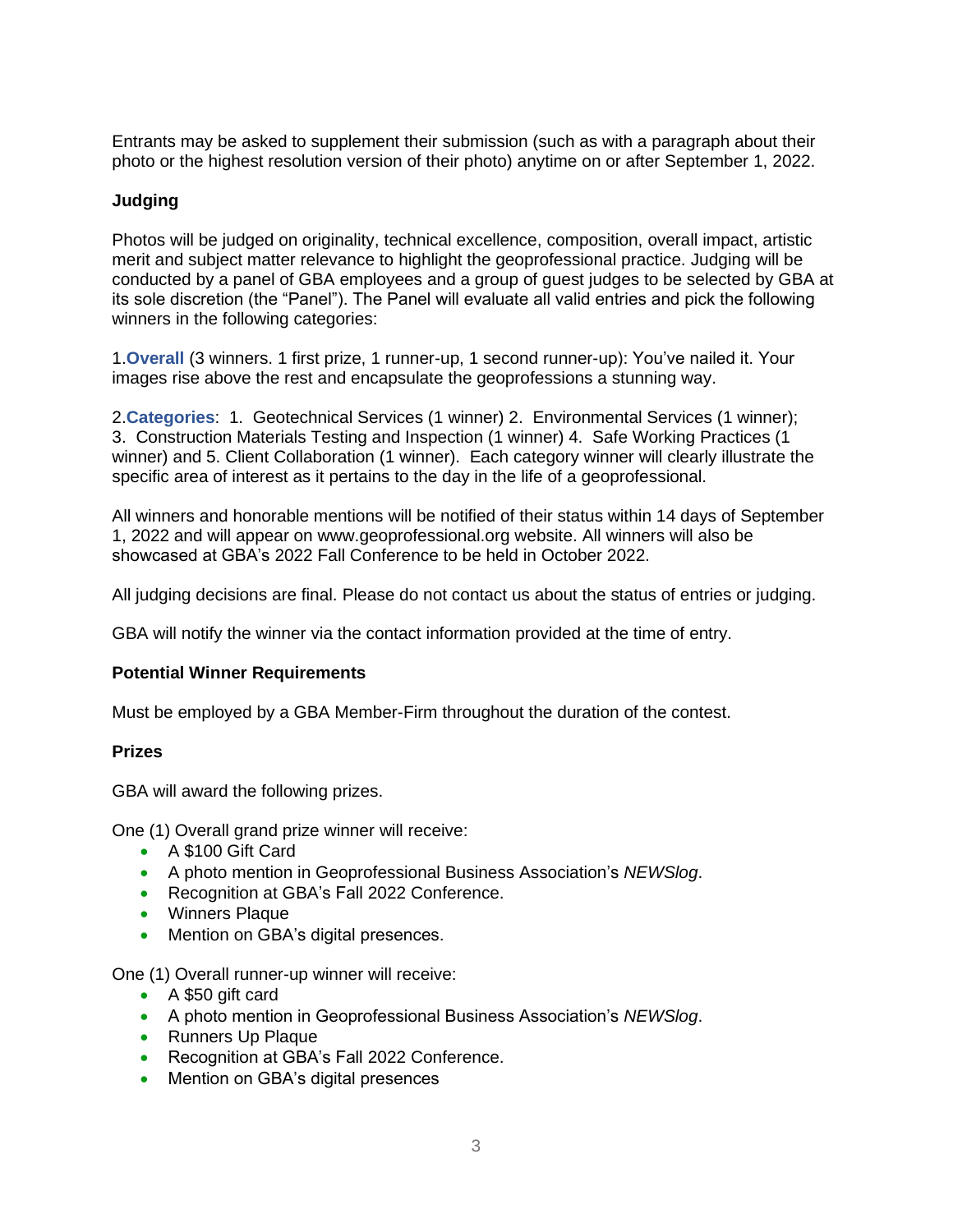One (1) Overall second runner-up winner will receive:

- A \$50 gift card
- A photo mention in Geoprofessional Business Association's *NEWSlog*.
- Runners Certificate
- Recognition at GBA's Fall 2022 Conference.
- Mention on GBA's digital presences

Five (5) Category Winners (Geotechnical, Environmental, Construction Testing and Inspection, Safe Working Practices, and Client Collaboration) will receive:

- Recognition at GBA's Fall 2022 Conference.
- Category Winner Certificate
- Mention on GBA's digital presences

Prizes will only be shipped to an address in North America.

All winners are responsible for paying any income taxes and any and all other costs and expenses not listed above. Any prize details not specified above will be determined by GBA, in its sole discretion. A prize may not be transferred and must be accepted as awarded.

#### **Questions**

Questions and inquiries about contest rules can be emailed to [info@geoprofessional.org](mailto:info@geoprofessional.org) .

#### **Your Rights**

Your photographs help Geoprofessional Business Association highlight the value of geoprofessionals to our communities and to our world. Thank you for helping to further our mission through your photography.

GBA will retain all rights to any photograph you submit -- including ownership.

If you submit a photograph to enter the Photo Contest, you grant Geoprofessional Business Association a royalty-free, nonexclusive right to:

- Display the photograph on the Photo Contest submission website, the GBA website [\(www.geoprofessional.org\)](http://www.geoprofessional.org/) and on all GBA media outlets.
- Allow third parties to share the photograph on the following social media platforms: Twitter, Facebook, and LinkedIn.

Upon submission of your photograph, you grant Geoprofessional Business Association a royalty-free, nonexclusive right, in perpetuity, to:

- Use the photograph on the Internet and in Social Media in support of our mission and strategic direction.
- Use the photograph in Geoprofessional Business Association's internal and external communications materials including but not limited to web sites and web publications, fact sheets, fund raising publications, advertising, multimedia, presentation and membership services, annual report and GBA magazine.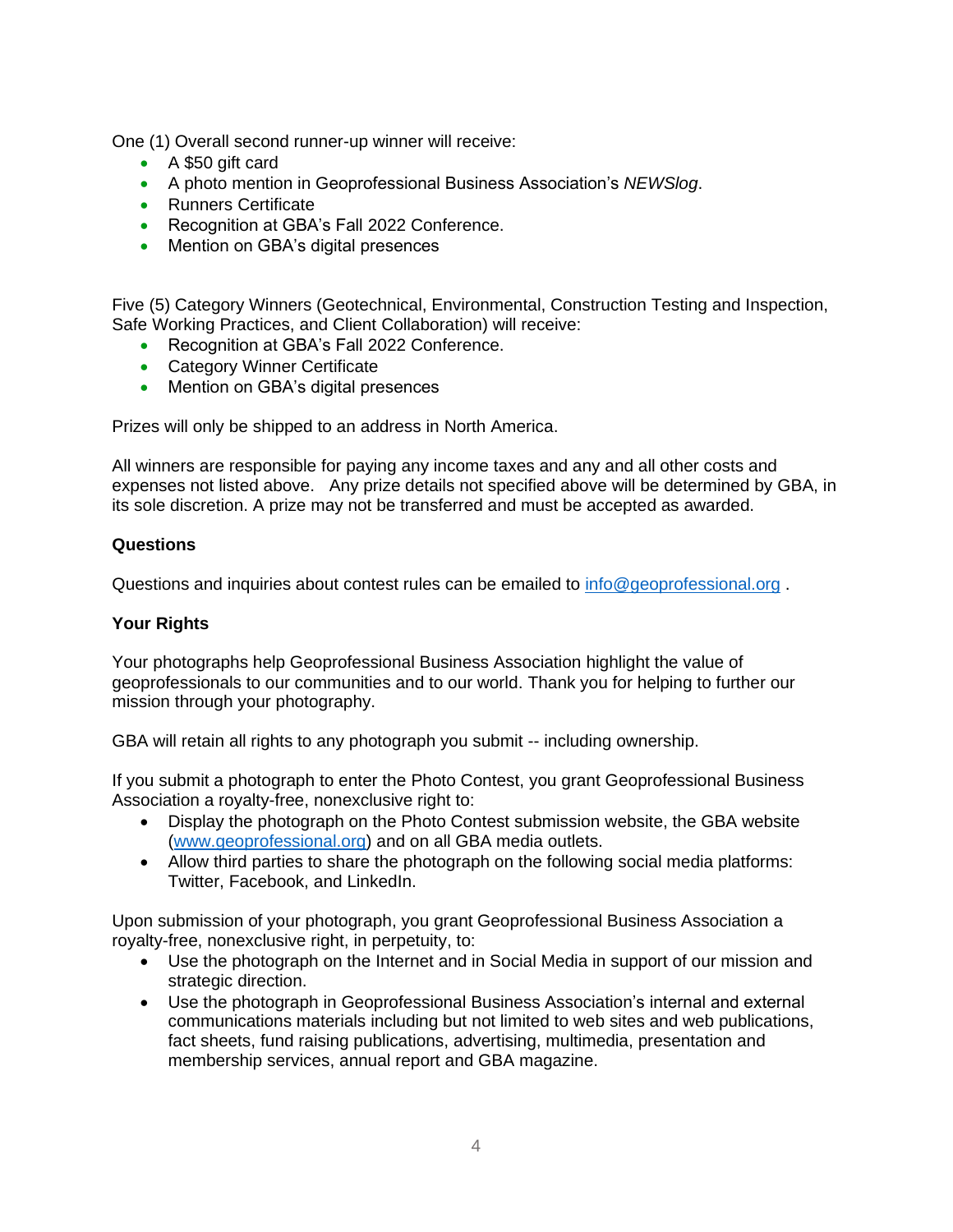- Provide your photograph to other individuals and organizations for Conservancy-related use in news stories, newsletters, reports, slide shows, displays, web pages, videos, membership premiums, and the like.
- Use, in connection with the Photo Contest, your name, city, state and country of residence in promotions and other publications.
- Retain a digital copy of your photograph that will be archived in GBA photo library and accessible to GBA staff via GBA internal online photo archive.

# **General Conditions**

In the event that the operation, security, or administration of the Photo Contest is impaired in any way, GBA may, in its sole discretion, either: (a) suspend the Photo Contest to address the impairment and then resume the Photo Contest; or (b) award the prize(s) from among the eligible entries received up to the time of the impairment. GBA reserves the right, in its sole discretion, to disqualify and seek damages from any individual who tampers with the operation of the Photo Contest, violates these Official Rules, or acts in a disruptive or unsportsmanlike manner. GBA's failure to enforce any term of these Official Rules shall not constitute a waiver of that provision. Proof of sending any communication to GBA by mail shall not be deemed proof of receipt of that communication by GBA. In the event of a dispute as to the owner of an online entry, the authorized account holder of the e-mail address used to enter will be deemed to be the owner. The Photo Contest is subject to federal, state, and local laws and regulations and is void where prohibited.

#### **Release and Limitations of Liability**

By entering, you agree to release and hold harmless GBA, officers, directors, employees, and agents (the "Released Parties") from and against any claim or cause of action arising out of participation in the Photo Contest or receipt or use of any prize, including, but not limited to: (a) unauthorized human intervention in the Photo Contest; (b) technical errors; (c) printing errors; (d) late or undelivered mail; (e) errors in the administration of the Photo Contest; or (f) injury or damage to persons or property. You waive the right to claim any attorney's fees and any damages whatsoever, including, but not limited to, punitive, consequential, direct, or indirect damages.

#### **Privacy and Publicity**

Any information you submit as part of the Photo Contest will be used in accordance with GBA's Privacy Policy. The information you provide when you enter is provided to GBA. Except where prohibited, you consent to GBA's use of your name in any list of winners (if applicable) and for promotional purposes in any media without further payment or consideration.

#### **Disputes**

You agree that any and all disputes, claims and causes of action arising out of, or connected with, the Photo Contest or any prize awarded shall be resolved individually, without resort to any form of class action, and exclusively by the appropriate court located in Maryland. All issues and questions concerning the construction, validity, interpretation and enforceability of these Official Rules, your rights and obligations, or the rights and obligations of GBA in connection with the Photo Contest, shall be governed by, and construed in accordance with, the laws of Maryland,